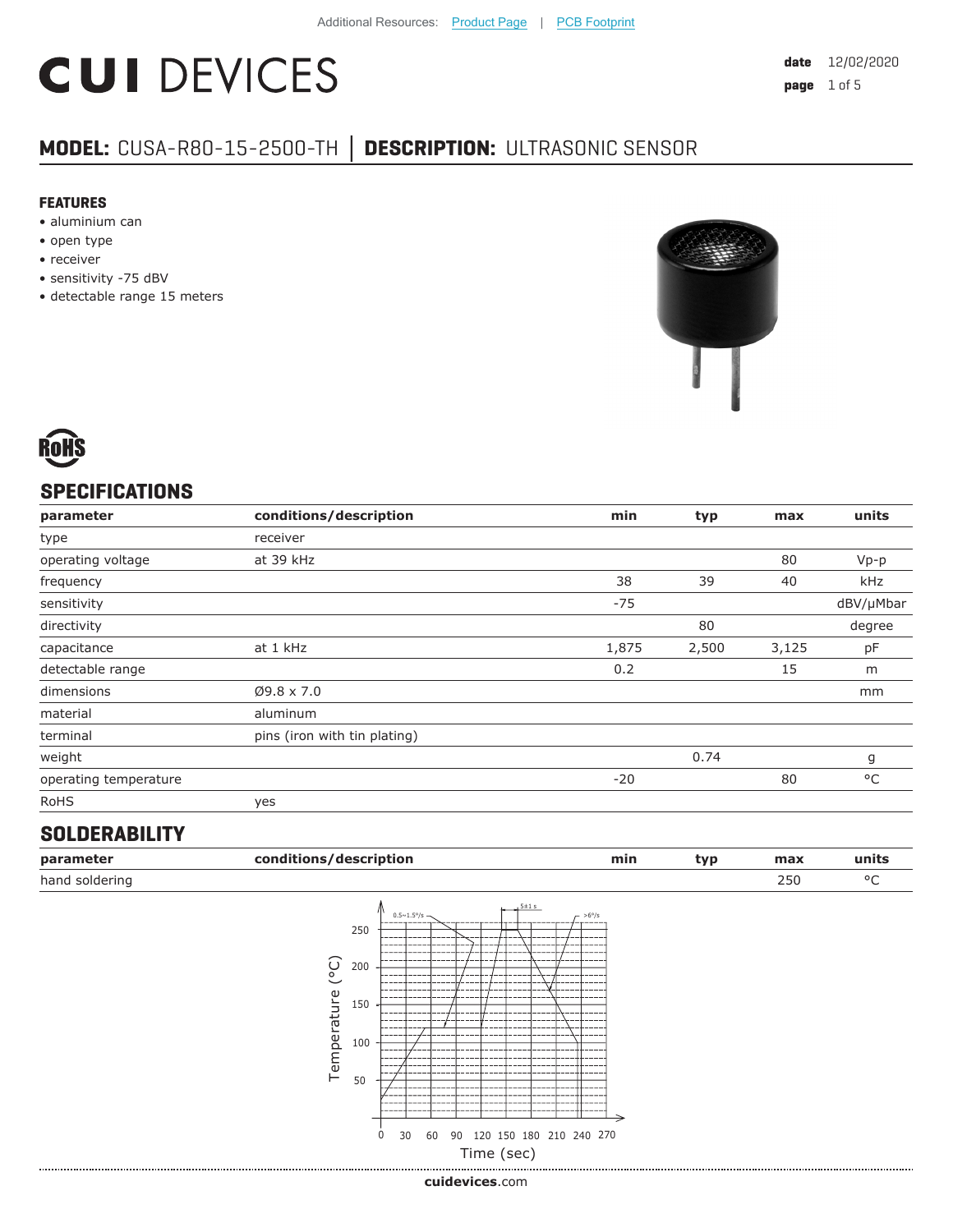#### **MECHANICAL DRAWING**

units: mm



Recommended PCB Layout Top View

.....................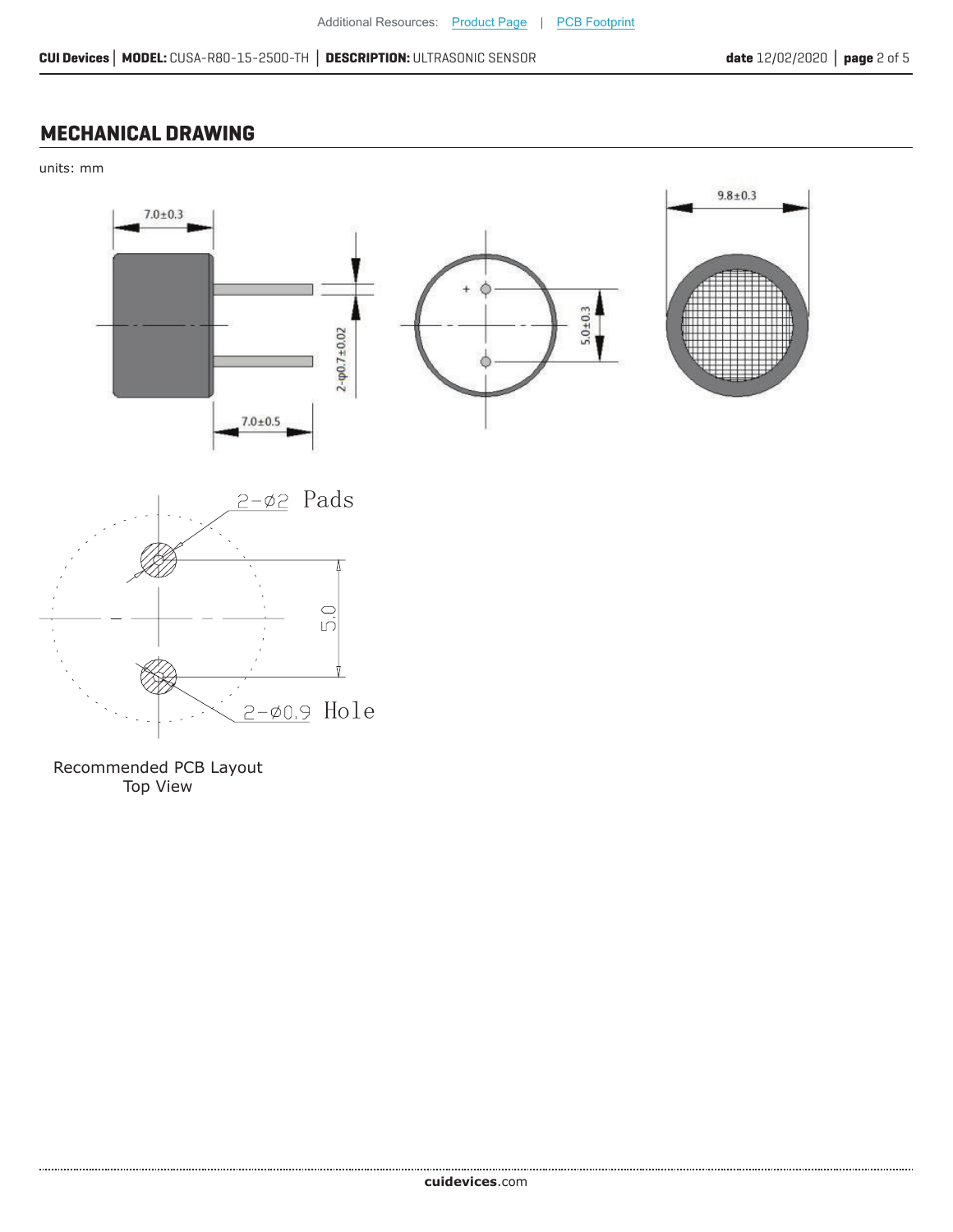#### **BEAM PATTERNS**

....................





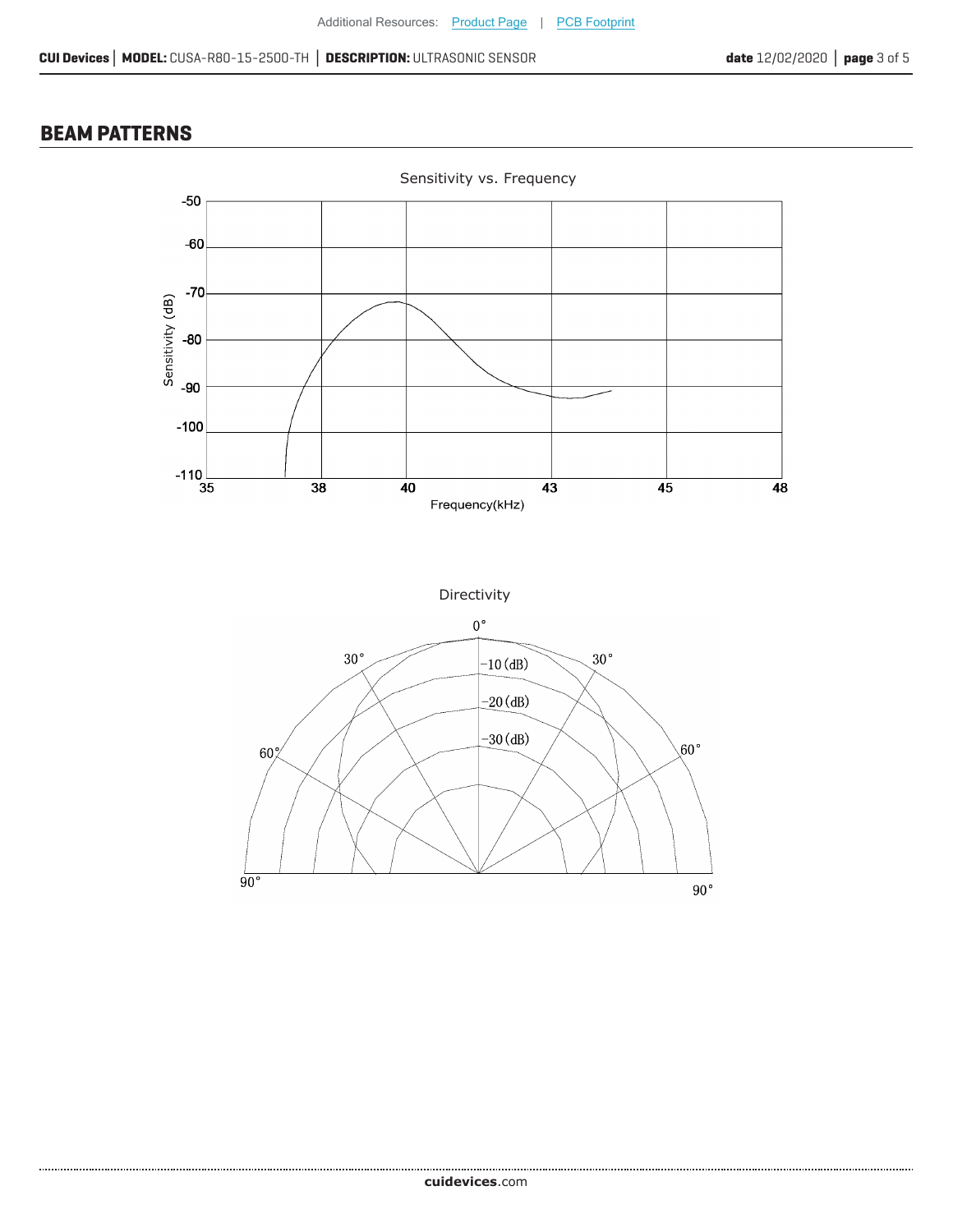#### **PACKAGING**

units: mm

Tray Size: 230 x 135 x 35 mm Tray QTY: 100 pcs per tray Carton Size: 490 x 350 x 270 mm Carton QTY: 4,000 pcs per carton